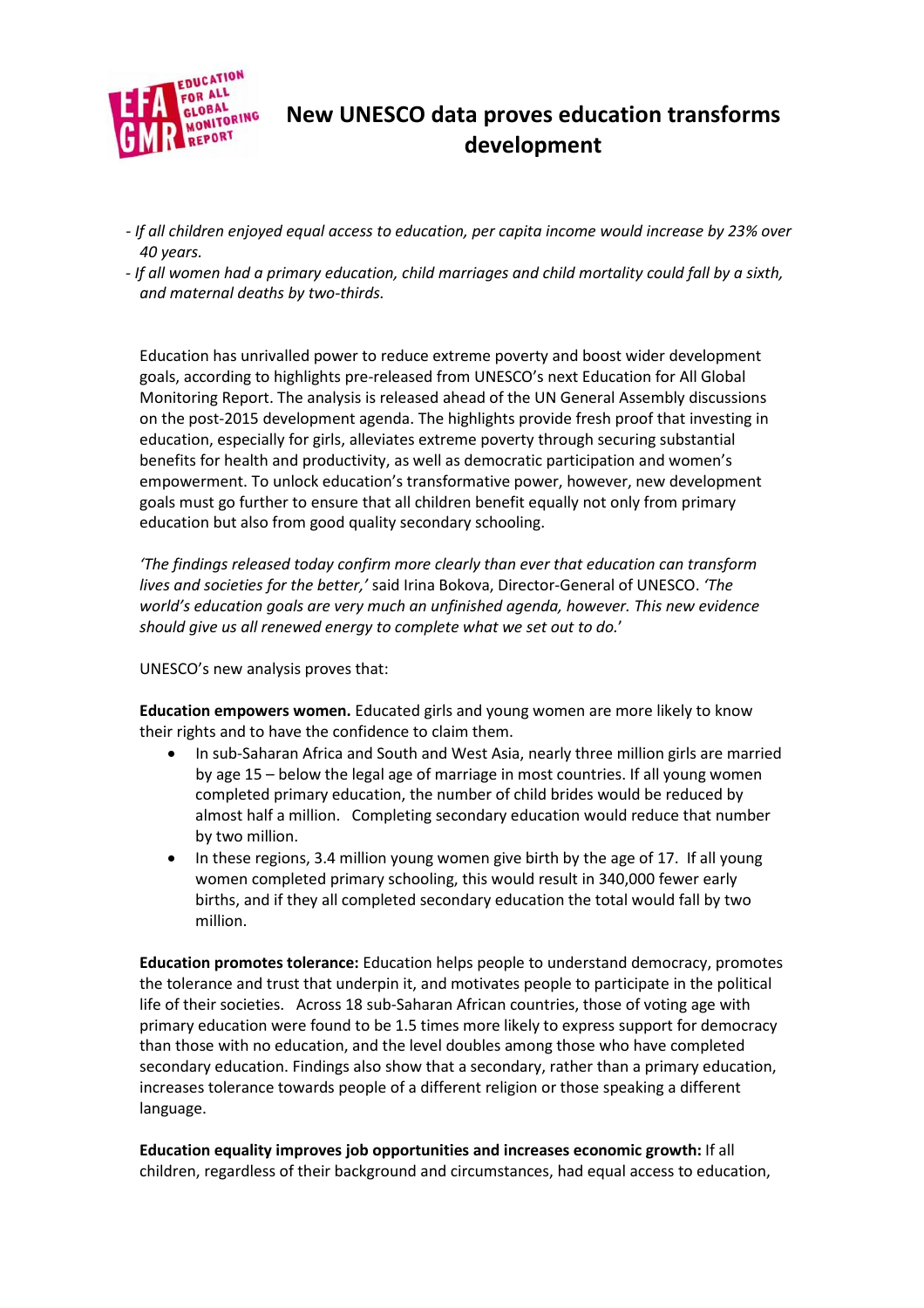productivity gains would boost economic growth. Over 40 years, per capita income would be 23 per cent higher in a country with equality in education.

**Education is part of the solution to environmental problems.** People with more education are more likely to use energy and water more efficiently and to recycle household waste. Across 29 mostly developed countries, 25% of people with less than secondary education expressed concern for the environment, compared with 37% of people with secondary education and 46% of people with tertiary education. This concern translates into positive action for the environment: In Germany, 46% of people with tertiary education had signed a petition or taken part in a demonstration in relation to the environment over the previous five years, compared with 12% of those with less than secondary education.

**Education saves mother's lives.** In some countries, many women still die because of complications during pregnancy and childbirth. Education can prevent these deaths by helping women to recognize danger signs, seek care and make sure trained health workers are present at births. If all women were equipped with just a primary education, maternal deaths would be cut by two-thirds, saving 189,000 women's lives each year.

**Some child diseases are preventable but not without education.** Simple solutions, such as malaria nets and clean water, can prevent some of the worst child diseases, but only if mothers are taught to use them. Pneumonia, the most frequent cause of child death, could be reduced by 14% if women had just one extra year of education. The third-most frequent cause, diarrhoea, would be reduced by eight per cent if all mothers completed primary education, or by 30% if they had secondary education.

**Education saves children's lives.** Education helps women recognize early signs of illness, seek advice and act on it. If all women in poor countries completed primary education, child mortality would drop by a sixth, saving almost one million lives each year. If they all had a secondary education, it would be halved, saving three million lives.

**Education fights hunger.** The devastating impact of malnutrition on children's lives is preventable with the help of education. If all women had secondary school, they would know the nutrients that children need, the hygiene rules that they should follow and they also would have a stronger voice in the home to ensure proper care. This change would save more than 12 million children from being stunted – a sign of early childhood malnutrition.

The director of the EFA Global Monitoring Report, Pauline Rose, said: *'The huge benefits of a quality education are sometimes invisible to donors and policy-makers, so education often slips off the global agenda. Today's analysis presents undeniable proof that this should change. If the world leaders meeting in New York next week want development goals after 2015 to succeed, they must recognize education's central role."*

The release is accompanied by [a campaign action](http://www.education-transforms.org/en/) calling for world leaders to prioritize good quality and equal education in the new development agenda after 2015. The full analysis will be available when the Education for All Global Monitoring Report is released in January 2014.

## **-ENDS-**

For more information, interviews, quotes, photos or case studies, please contact Kate Redman o[n k.redman@unesco.org](mailto:k.redman@unesco.org) 0044671786234 or 0033602049345